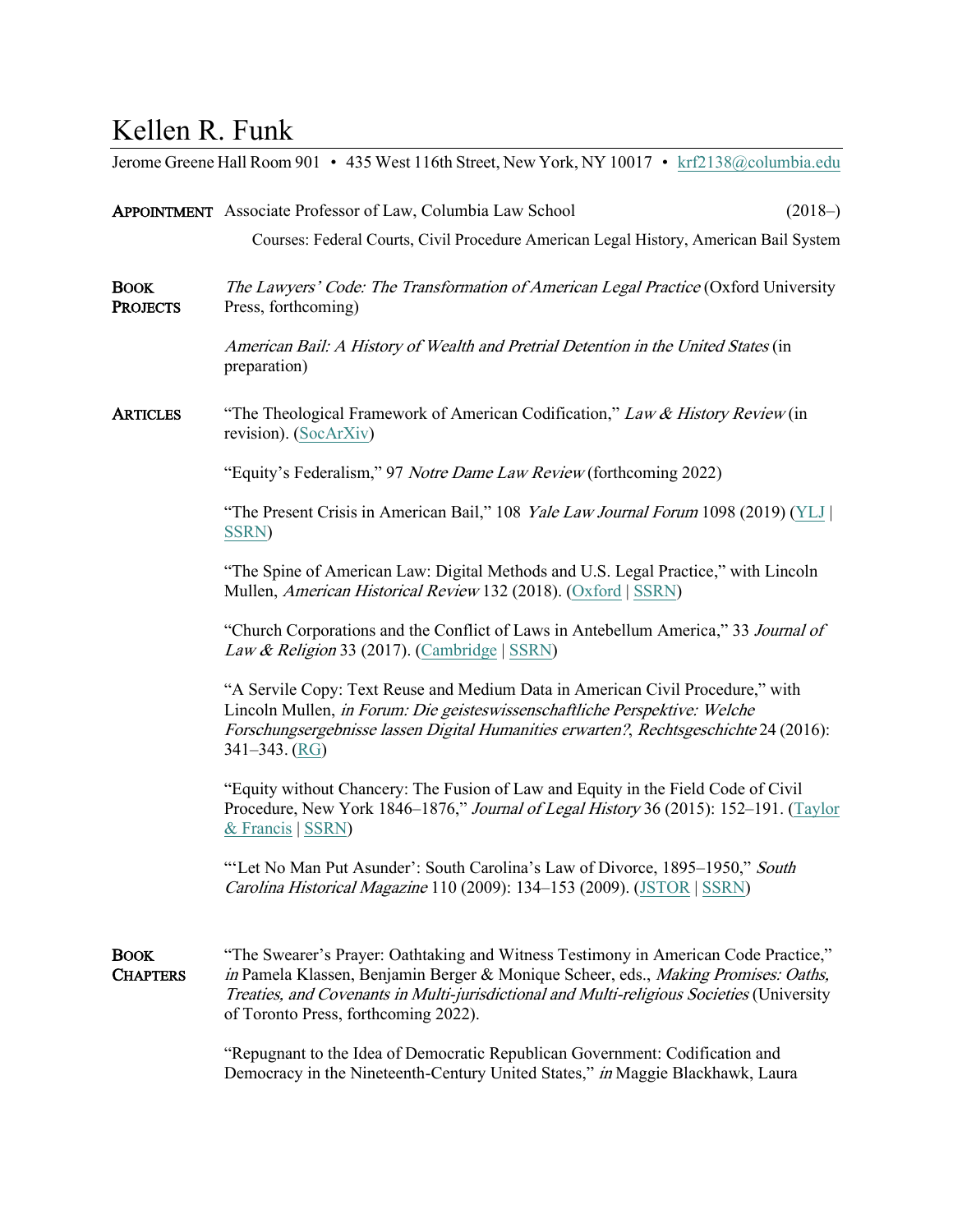| Edwards & Naomi Lamoreaux, eds., <i>Deciphering Democracy: Institutional Change and</i> |
|-----------------------------------------------------------------------------------------|
| <i>Political Practice in the Nineteenth-Century United States (forthcoming 2022).</i>   |

"The Handmaid of Justice: Power, Procedure, and the Inferior Courts," in Clara Altman, Gautham Rao & Winston Bowman, eds., Approaches to Federal Judicial History (Federal Judicial Center: 2020), 27–44. [\(FJC](https://www.fjc.gov/content/343372/approaches-federal-judicial-history) | [SSRN\)](https://papers.ssrn.com/abstract=3525153)

"The Union of Law and Equity: The United States, 1800–1938," in John C. P. Goldberg, Henry E. Smith, & P.G. Turner, Eds., *Equity and Law: Fusion and Fission* (Cambridge: 2019), 46–69. [\(Cambridge](https://www.cambridge.org/us/academic/subjects/law/equity-and-trusts/equity-and-law-fusion-and-fission?format=HB) | [SSRN\)](https://papers.ssrn.com/abstract=3525155)

Introduction to John Austin Matzko, Best Men of the Bar: The Early Years of the American Bar Association 1878–1928 [\(Talbot](https://www.lawbookexchange.com/pages/books/68766/john-austin-matzko/best-men-of-the-bar-the-early-years-of-the-american-bar-association): 2019), ix–xxxvi. (Talbot [| SSRN\)](https://papers.ssrn.com/abstract=3400353)

BOOK "Propertied Rites," Constitutional Commentary 36 (2021): 175–211 [\(Const. Comm.\)](https://conservancy.umn.edu/handle/11299/221623) REVIEWS (reviewing Jack N. Rakove, Beyond Belief, Beyond Conscience and Winnifred Fallers Sullivan, Church State Corporation)

> Codification, Transplants and History: Law Reform in Louisiana and Quebec, by John W. Cairns, *Rechtsgeschichte* 24 (2016): 480–483. [\(RG](http://data.rg.mpg.de/rechtsgeschichte/rg24_480funk.pdf) | [SocArXiv\)](https://osf.io/vhc7a/)

"Shall These Bones Live? Property, Pluralism, and the Constitution of Evangelical Reform," Law & Social Inquiry 41 (2016): 742–774. [\(Wiley](http://onlinelibrary.wiley.com/doi/10.1111/lsi.12213/full) | [SSRN\)](https://papers.ssrn.com/abstract=2660476) (reviewing John W. Compton, The Evangelical Origins of the Living Constitution)

Making Religion Safe for Democracy, by J. Judd Owen, Journal of Law and Religion 31 (2016): 103–107. [\(Cambridge](http://dx.doi.org/10.1017/jlr.2016.6) | [SocArXiv\)](https://osf.io/9a2fu/)

HONORS Harold Berman Award, American Association of Law Schools Law & Religion Section (2019)

Kathryn T. Preyer Scholar, American Society for Legal History (2017)

Porter Ogden Jacobus Fellow, Princeton University (2015–16)

Legal History Fellow, Yale Law School (2014–15)

J. Willard Hurst Fellow, University of Wisconsin Law School (2015)

Littleton-Griswold Research Grant, American Historical Association (2014)

Hugh Davis Graham Award, Institute for Political History (2013)

William Nelson Cromwell Fellowship, American Society for Legal History (2013)

SELECT Equity's Federalism, Notre Dame Annual Federal Courts Symposium (2022)

PRESENT-

ATIONS Bail at the Founding (with Sandra G. Mayson), University of Pennsylvania Carey School of Law Faculty Workshop (2022)

> Plenary Keynote: In Search of Modern Law, Digital Methods and Resources in Legal History, Max Planck Institute for Legal History & Legal Theory (2021)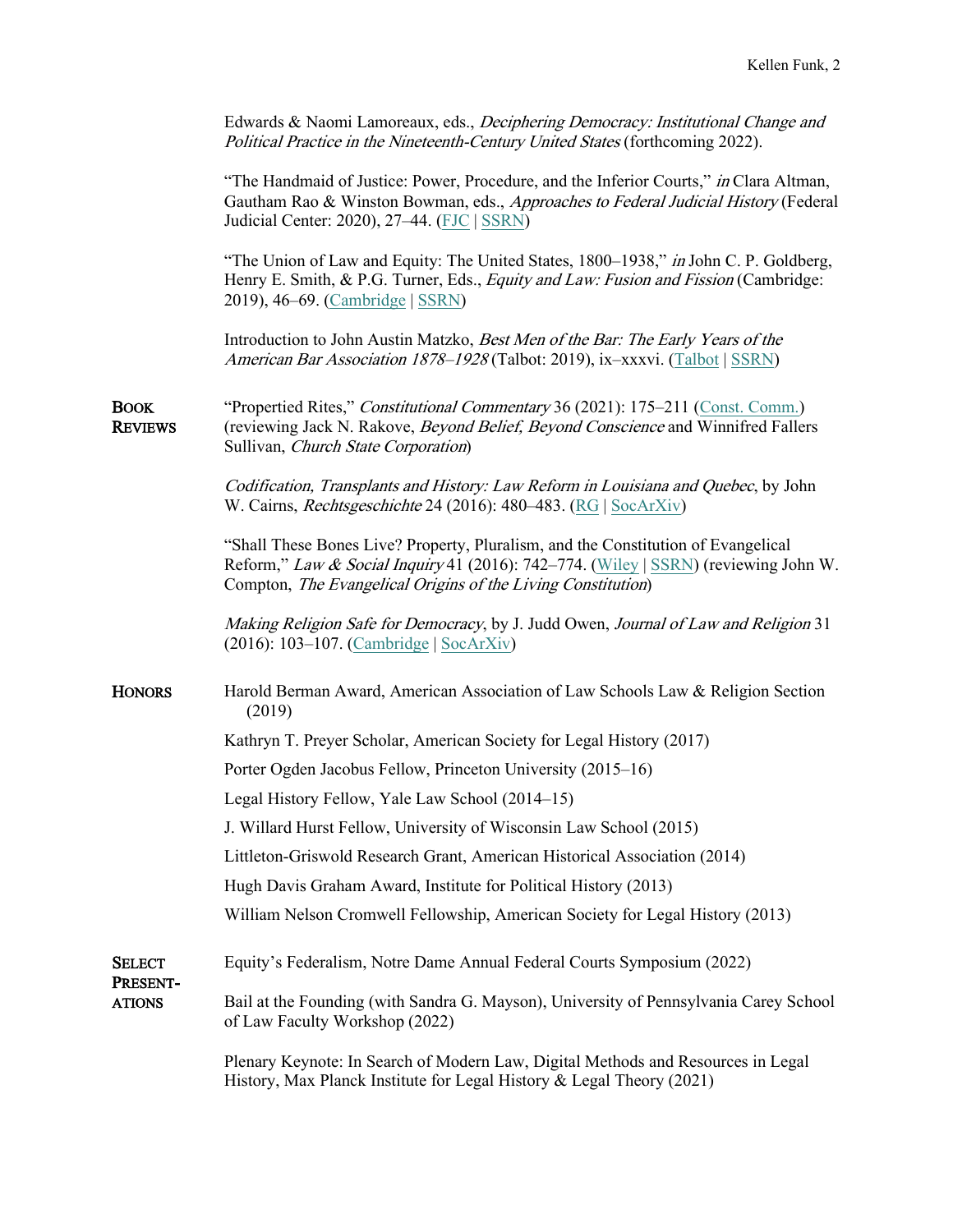The Allure of an American Code, Legal History Workshop, University of Minnesota (2021)

The Swearer's Prayer, Making Promises Workshop, University of Toronto (2020)

Cities of Bail, PEW Research Forum Convening on Access to Civil Justice (2020)

Panel, Histories, Philosophies, Law and Practices of Money as Punishment, Yale Law School Liman Colloquium (2020)

How Shall the Lawyers Be Paid?, Duke Law School Faculty Workshop (2020)

Panel, Source Decisions, Legal History and the Persistent Power of State and Local Governments, American Society for Legal History Annual Meeting (Boston 2019)

How Shall the Lawyers Be Paid?, NYU Golieb Legal History Workshop (2019)

Panel, Creating New Data: The Impact of Law School Research, Yale Law School Liman Colloquium (2019)

How Shall the Lawyers Be Paid?, William & Mary Law School Faculty Workshop (2018)

The Swearer's Prayer, Kathryn T. Preyer Scholars Panel, American Society for Legal History, William S. Boyd School of Law (Las Vegas 2017)

Moderator, Vanderbilt Law Review Symposium: The Future of Discovery, Panel: Do We Need More Reform? by Alexandra Lahav, Paul Stancil, and Martin Redish (2017)

Evangelical Constitutionalism, draft article presented at the Summer Research Seminar at Stanford Law School: Religion and the Constitution, Institute for Constitutional History (2015)

An Empire in Itself: The Migration of Field's Code, paper presented at the Third Annual Civil Procedure Workshop, James E. Rogers College of Law, October 2017.

Text Reuse for Digital Legal History, with Lincoln Mullen, workshop, American Society for Legal History (Toronto 2016).

The American Tradition of the Active Judge, paper presented at the Second Annual Civil Procedure Workshop, University of Washington School of Law, July 2016, Joanna Schwartz, commentator.

A Servile Copy of New York: The Migration of Field's Code, paper presented at the Brown University Graduate Student Legal History Conference, April 2016.

No Foundation in the Nature of Things: American Controversies over the Fusion of Law and Equity, paper presented at the Australia & New Zealand Legal History Conference, December 2015.